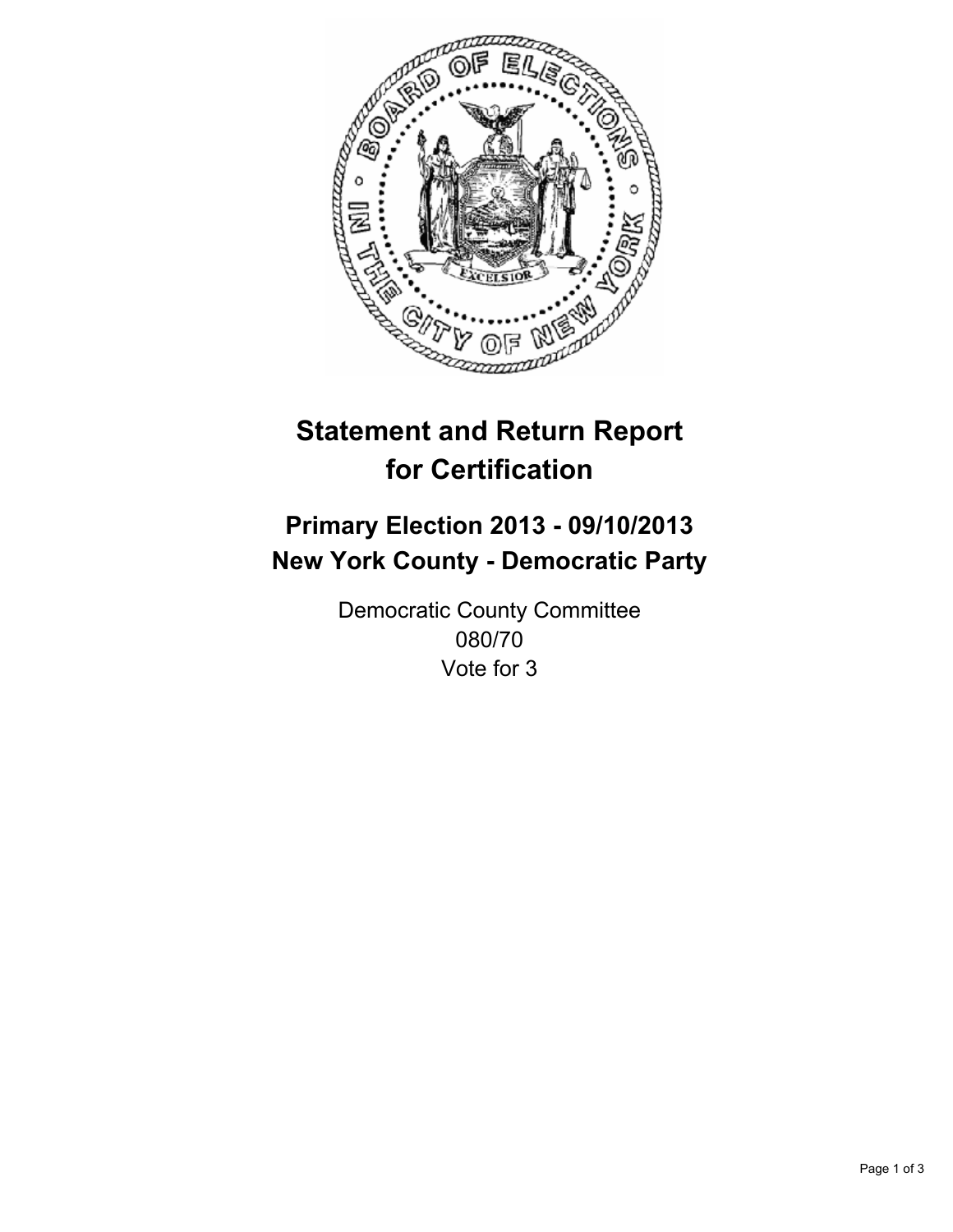

### **Assembly District 70**

| <b>EMERGENCY</b>         | 0   |
|--------------------------|-----|
| ABSENTEE/MILITARY        | 2   |
| <b>FEDERAL</b>           | 0   |
| SPECIAL PRESIDENTIAL     | 0   |
| <b>AFFIDAVIT</b>         | 8   |
| <b>HUGO ORTEGA</b>       | 31  |
| ROBIANY ORTEGA           | 13  |
| <b>JUANA RIVERA</b>      | 37  |
| <b>MIOSOTIS CRUZ</b>     | 22  |
| <b>MARISOL ALCANTARA</b> | 23  |
| <b>Total Votes</b>       | 126 |